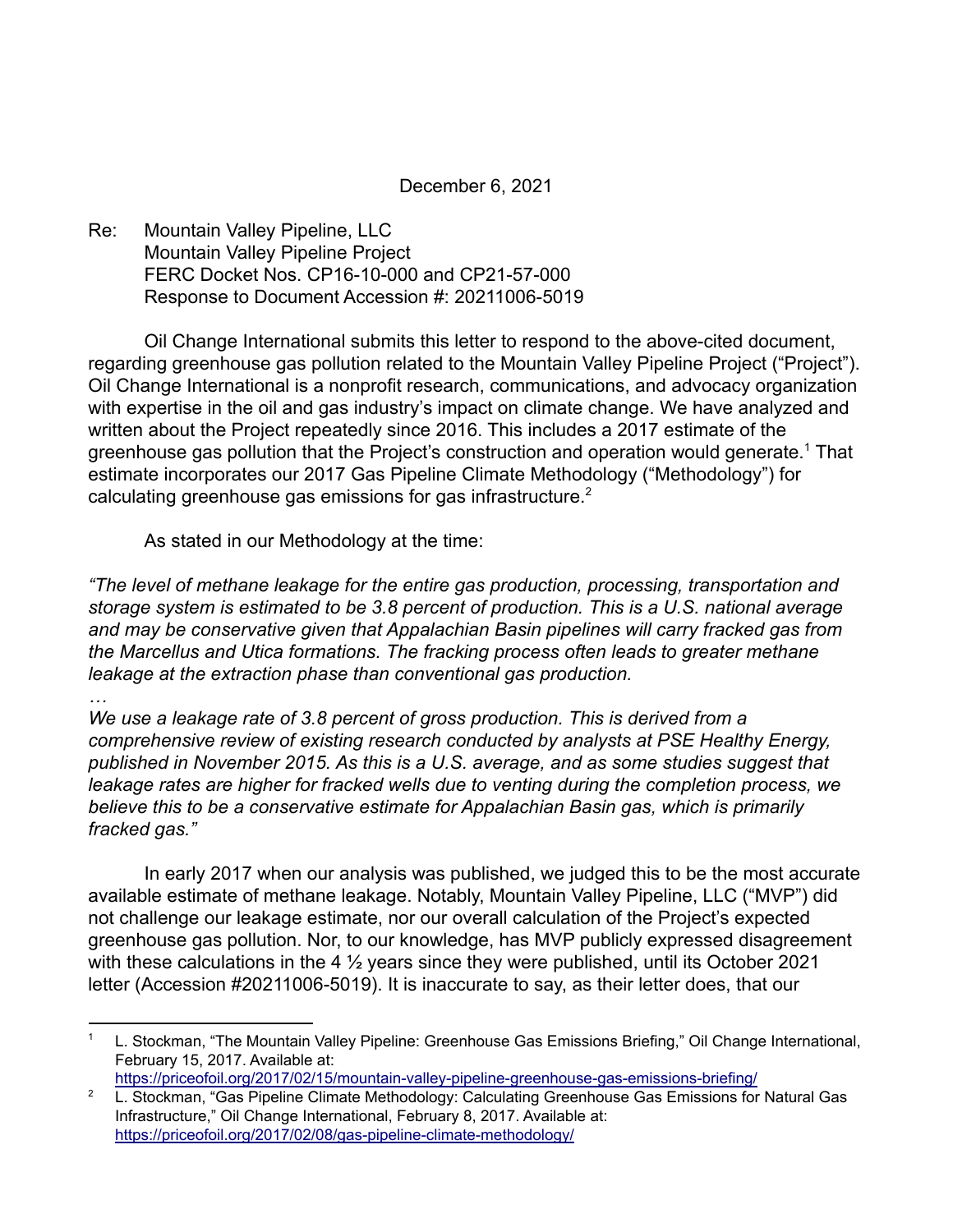estimate "uses extreme inputs and assumptions" and "falsely inflates their emissions estimates". Our estimate was the best available at the time, based on then-current peer-reviewed literature.

Since the publication of our analysis, other estimates of methane leakage rates in the United States have been produced. The widely-cited Alvarez et al<sup>3</sup> study in 2018 estimates a 2.3 percent leakage rate, on average, for the U.S. oil and gas supply chain. As with our 3.8 percent estimate, this study is a U.S. average. A 2020 study, also published in *Science*, of another large U.S. fracking basin, the Permian, estimated a leakage rate there of 3.7 percent.  $4$  One 2019 assessment puts the national average methane emission rate at 1.24 percent.<sup>5</sup>

Such low methane rate assumptions are generally based on U.S. Environmental Protection Agency (EPA) greenhouse gas inventory data, which is widely considered to underestimate actual methane emissions. For example, the EPA data reports total methane emissions from the oil and gas sector in 2019 at 7.9 million tons. $<sup>6</sup>$  However, the International</sup> Energy Agency's (IEA) estimate is 45 percent higher, at 11.5 million tons.<sup>7</sup> The Environmental Defense Fund, which has led a nationwide effort to expose the real level of oil and gas industry methane emissions, estimates the industry's 2019 methane emissions at 16.2 million tons, more than double EPA's inventory.<sup>8</sup>

The range of estimates available in the literature today makes clear that there is no consensus on the U.S. methane leakage rate. Even if the leakage rate is closer to lower estimates, the fundamental conclusion is the same—the Project will cause substantial greenhouse gas pollution. For example, revising our 2017 estimate to use Alvarez et al's 2.3 percent, the Project would still be expected to produce 72.35 million metric tons  $CO<sub>2</sub>$ -equivalent annually. This is 80% of our original estimate of 89.5 million metric tons.

MVP's letter also takes exception to our use of the 20-year global warming potential for methane. It states that this is "vastly different from the commonly accepted 100-year estimate used by the EPA and global reporting frameworks." In fact, the EPA considers several global

<sup>&</sup>lt;sup>3</sup> R. Alvarez et al, "Assessment of methane emissions from the U.S. oil and gas supply chain," Science, July 13, 2018. Available at: <https://www.science.org/doi/10.1126/science.aar7204>

<sup>&</sup>lt;sup>4</sup> Zhang et al, "Quantifying methane emissions from the largest oil-producing basin in the United States from space," Science, April 22 2020. Available at: <https://www.science.org/doi/10.1126/sciadv.aaz5120>

<sup>&</sup>lt;sup>5</sup> Littlefield et al, "Life Cycle Analysis of Natural Gas Extraction and Power Generation," National Energy Technology Laboratory, April 19 2019. Available at: <https://www.netl.doe.gov/energy-analysis/details?id=3198>

<sup>&</sup>lt;sup>6</sup> United States Environmental Protection Agency, "Inventory of U.S. Greenhouse Gas Emissions and Sinks: 1990- 2019," 2021. Available at:

<https://www.epa.gov/ghgemissions/inventory-us-greenhouse-gas-emissions-and-sinks-1990-2019>

<sup>&</sup>lt;sup>7</sup> International Energy Agency, "Methane Tracker Database," October 7 2021. Available at: <https://www.iea.org/articles/methane-tracker-database>

<sup>&</sup>lt;sup>8</sup> Environmental Defense Fund, "2019 U.S. Oil and Gas Methane Emissions Estimate," April 2021, Available at: <http://blogs.edf.org/energyexchange/files/2021/04/2019-EDF-CH4-Estimate.pdf>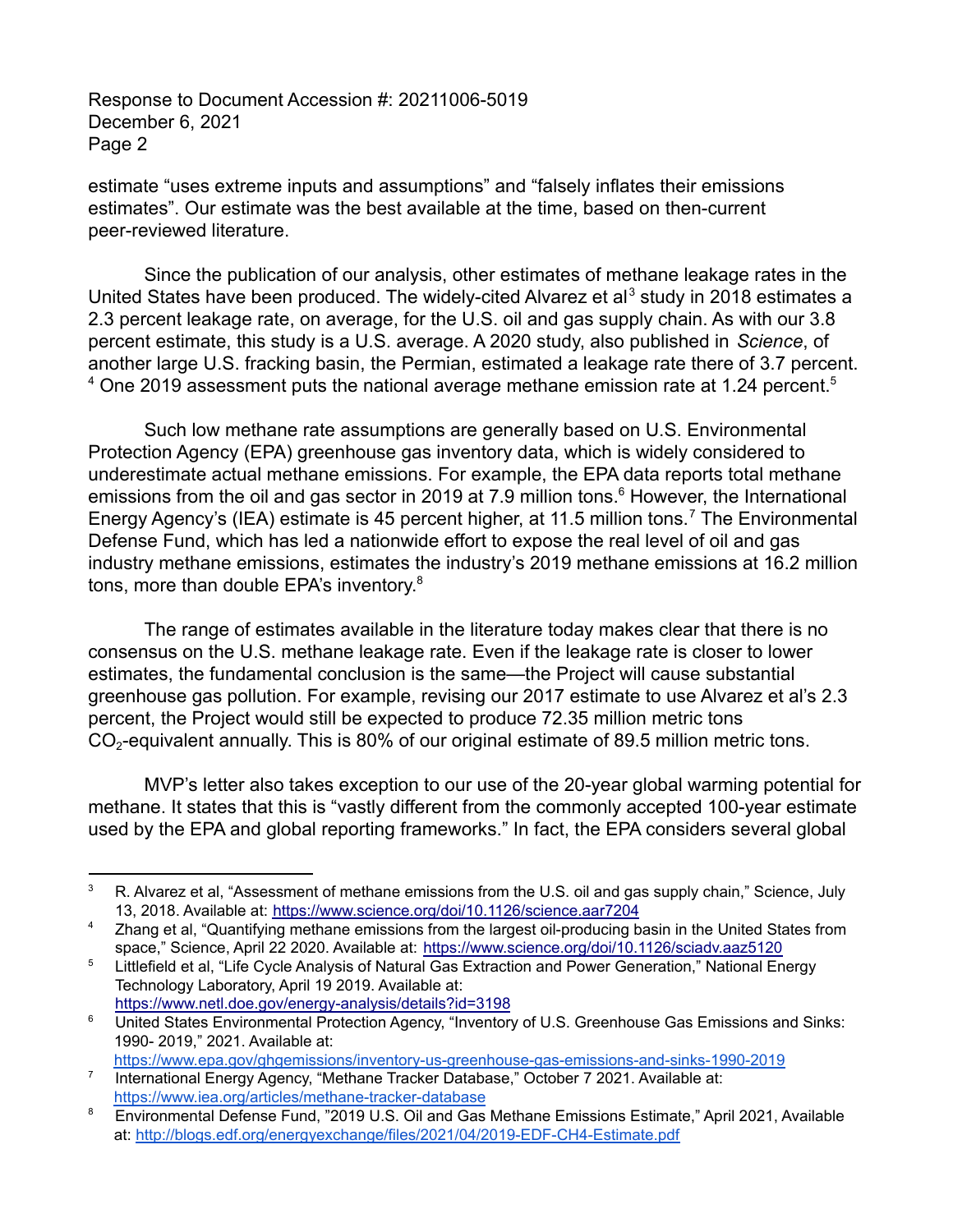*…*

warming potentials (GWPs), not just the 25 referenced in MVP's letter. As noted in the same source cited in MVP's letter $9$  (emphasis added):

*"Methane (CH4) is estimated to have a GWP of 28–36 over 100 years*

*The EPA considers the GWP estimates presented in the most recent IPCC scientific assessment to reflect the state of the science. In science communications, the EPA will refer to the most recent GWPs. The GWPs listed above are from the IPCC's Fifth Assessment Report, published in 2014.*

*The EPA's Inventory of U.S. Greenhouse Gas Emissions and Sinks (Inventory) complies with international GHG reporting standards under the United Nations Framework Convention on Climate Change (UNFCCC). UNFCCC guidelines now require the use of the GWP values for the IPCC's Fourth Assessment Report (AR4), published in 2007.*

*… The United States primarily uses the 100-year GWP as a measure of the relative impact of different GHGs. However, the scientific community has developed a number of other metrics that could be used for comparing one GHG to another. These metrics may differ based on timeframe, the climate endpoint measured, or the method of calculation.*

*For example, the 20-year GWP is sometimes used as an alternative to the 100-year GWP. Just like the 100-year GWP is based on the energy absorbed by a gas over 100 years, the 20-year GWP is based on the energy absorbed over 20 years. This 20-year GWP prioritizes gases with shorter lifetimes, because it does not consider impacts that happen more than 20 years after the emissions occur. Because all GWPs are calculated relative to CO2, GWPs based on a shorter timeframe will be larger for gases with lifetimes shorter than that of CO2, and smaller for gases with lifetimes longer than CO<sup>2</sup> . For example, for CH4, which has a short lifetime, the 100-year GWP of 28–36 is much less than the 20-year GWP of 84–87."*

The Intergovernmental Panel on Climate Change (IPCC) concurs, noting, "There is no scientific argument for selecting 100 years compared with other choices".<sup>10</sup> Further, while EPA uses the 2006 IPCC Guidelines<sup>11</sup> for its Inventory, MVP's letter fails to mention that this is no longer the most recent guidance. The 2019 Refinements to the IPCC Guidelines<sup>12</sup> do not require a particular set of GWPs. Rather, they say "It is good practice to use the same set of

<https://www.ipcc.ch/report/2006-ipcc-guidelines-for-national-greenhouse-gas-inventories/>

<sup>9</sup> Environmental Protection Agency, "Understanding Global Warming Potentials," October 18 2021. Available at: <https://www.epa.gov/ghgemissions/understanding-global-warming-potentials>

<sup>&</sup>lt;sup>10</sup> Intergovernmental Panel on Climate Change, "Climate Change 2013: The Physical Science Basis," 2013. Available at: [https://www.ipcc.ch/site/assets/uploads/2018/02/WG1AR5\\_all\\_final.pdf](https://www.ipcc.ch/site/assets/uploads/2018/02/WG1AR5_all_final.pdf)

<sup>&</sup>lt;sup>11</sup> Intergovernmental Panel on Climate Change, "2006 IPCC Guidelines for National Greenhouse Gas Inventories," 2006. Available at:

<sup>&</sup>lt;sup>12</sup> Intergovernmental Panel on Climate Change, "2019 Refinements to the 2006 IPCC Guidelines for National Greenhouse Gas Inventories," 2019. Available at: <https://www.ipcc-nggip.iges.or.jp/public/2019rf/index.html>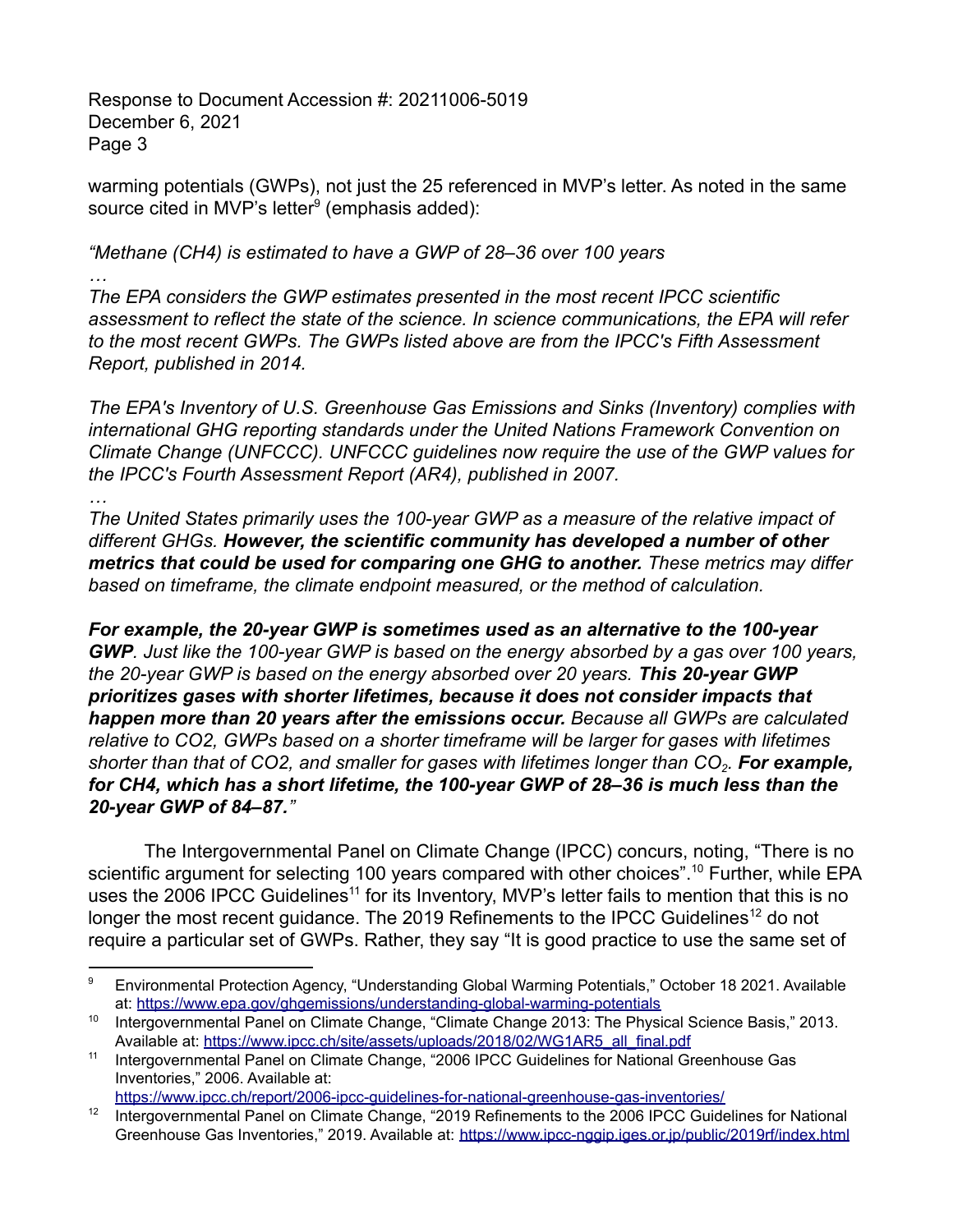GWPs from **a** single IPCC assessment report for the entire time series." and list "Greenhouse gases with a GWP in **an** IPCC Assessment Report" (emphasis added), of which methane is one greenhouse gas to be reported. Our use of a 20-year GWP of 86 for methane comes directly from an IPCC Assessment Report, the  $5<sup>th</sup>$  Assessment. This report represents the most up-to-date scientific consensus on methane's GWP.<sup>13</sup>

Moreover, we maintain that the use of a 20-year GWP, rather than a 100-year GWP for methane, is the more relevant choice. Whereas  $CO<sub>2</sub>$  accumulates in the atmosphere over the long-term, the impact of methane is felt in the short term. Its most important contribution to total warming occurs at the time of peak atmospheric  $CO<sub>2</sub>$  concentrations (i.e. net zero  $CO<sub>2</sub>$ emissions). According to IPCC scenarios, net  $CO<sub>2</sub>$  emissions need to reach zero around 2050 to have a 50 percent chance of limiting warming to 1.5 degrees Celsius. For a goal of limiting warming to 1.5 degrees Celsius, the most important impact of methane for a 40-year pipeline built in 2022 (MVP's current completion year target) will be between 0 and 29 years after the gas is transported, or between 2022 and 2050.

Additionally, MVP states that "the zero-sum attribution of all Scope-3 emissions (indirect emissions throughout the value chain including those by end users of the natural gas, whether by electric generation, consumers, or manufacturers) to Mountain Valley is a flawed concept." We disagree. Pipelines create additional takeaway capacity in the Appalachian Basin that would not otherwise exist, enabling a commensurate increase in production. Therefore, the life cycle emissions from the gas carried by the pipeline should be counted as additional emissions that would not otherwise occur without the existence of the pipeline. Recent comments from EPA to the Federal Energy Regulatory Commission (FERC) would seem to concur: "the evaluation of downstream end-use impacts should routinely include a quantitative estimate of the downstream GHG emissions that will result from burning the natural gas that the pipelines will transport."<sup>14</sup>

MVP's assertion that "Even if Mountain Valley never supplied a molecule of gas, these users are importing and will continue to import natural gas" is contradicted by analysis from the Institute for Energy Economics and Financial Analysis, which concluded that "Revised forecasts now predict lower natural gas demand than when the [P]roject was first proposed. The U.S. Energy Information Administration predicts gas demand will fall at least through 2030 in the Southeast and mid-Atlantic."<sup>15</sup>

<sup>13</sup> Intergovernmental Panel on Climate Change, "Climate Change 2013: The Physical Science Basis," 2013. Available at: [https://www.ipcc.ch/site/assets/uploads/2018/02/WG1AR5\\_all\\_final.pdf](https://www.ipcc.ch/site/assets/uploads/2018/02/WG1AR5_all_final.pdf)

<sup>14</sup> V. Arroyo, "USEPA Comment Letter from Office of Policy Associate Administrator Victoria Arroyo," United States Environmental Protection Agency, May 26 2021. Available at: [https://elibrary.ferc.gov/eLibrary/filelist?accession\\_number=20210526-5267](https://elibrary.ferc.gov/eLibrary/filelist?accession_number=20210526-5267)

<sup>&</sup>lt;sup>15</sup> C. Kunkel, S. Mattei and C. Williams-Derry, "Mountain Valley Pipeline Faces Uphill Struggle to Financial Viability," Institute for Energy Economics and Financial Analysis, March 2021. Available at: [http://ieefa.org/wp-content/uploads/2021/03/Mountain-Valley-Pipeline-Faces-Uphill-Struggle-to-Financial-Via](http://ieefa.org/wp-content/uploads/2021/03/Mountain-Valley-Pipeline-Faces-Uphill-Struggle-to-Financial-Viability_March-2021.pdf) [bility\\_March-2021.pdf](http://ieefa.org/wp-content/uploads/2021/03/Mountain-Valley-Pipeline-Faces-Uphill-Struggle-to-Financial-Viability_March-2021.pdf)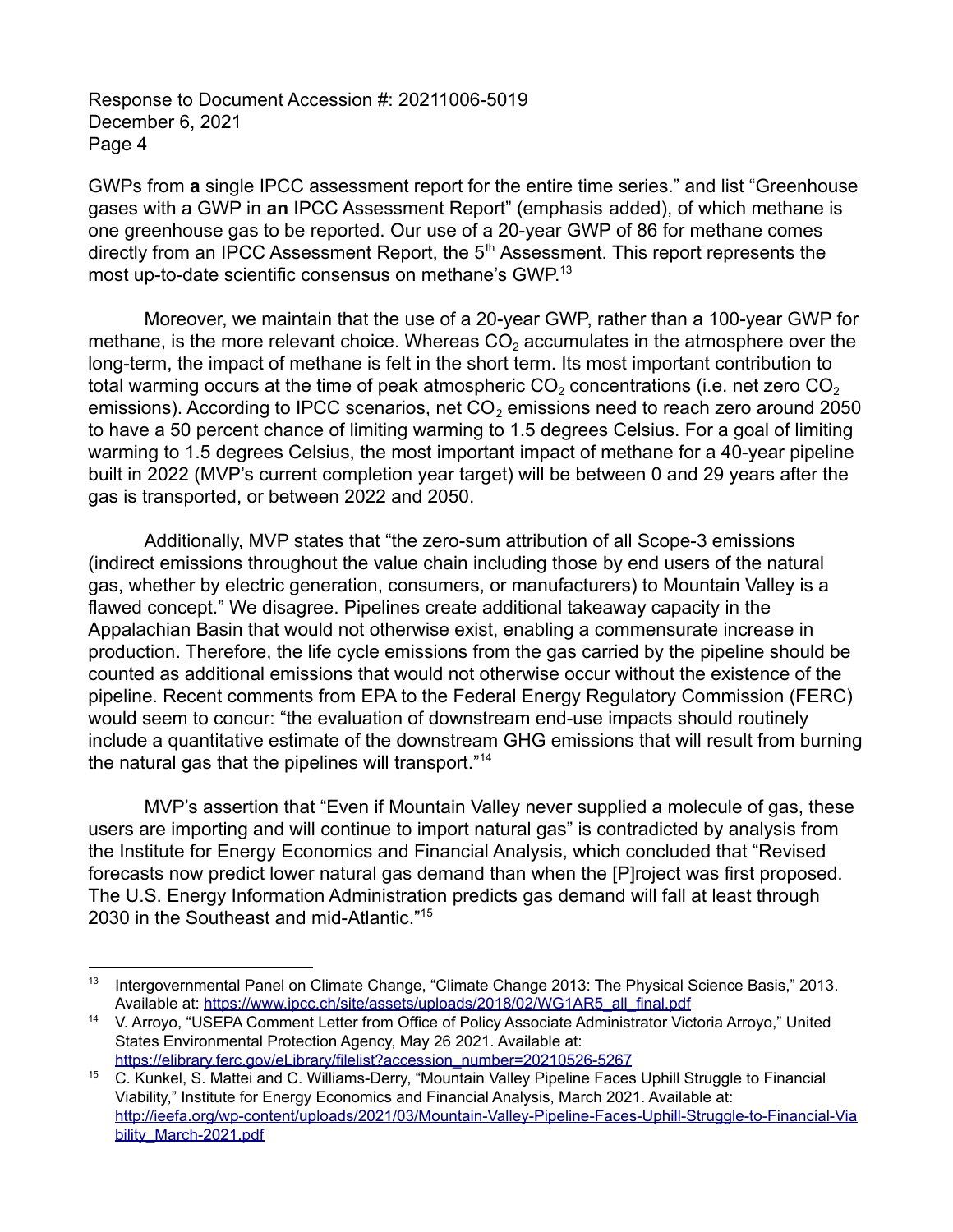MVP further argues that "[T]here is a large segment of power generation in the Southeast Region that still relies heavily on coal and would need the supply of natural gas provided by Mountain Valley Pipeline to effectuate an immediate transition away from coal." This is valuable only if coal inherently generates more greenhouse gas pollution. It is true that gas burns cleaner than coal in terms of greenhouse gases. But when it comes to greenhouse gases, measuring emissions only at the chimney stack of the power plant gives a false picture of the relative impact of these fuels on climate change. This is primarily because of the impact of methane leakage across the natural gas supply chain. Analysts at PSE Healthy Energy estimate that a threshold for methane leakage used in power production is 2.8 percent of production.<sup>16</sup> At leakage rates above this level, the GHG emissions per unit of electricity produced from a gas plant are greater than that of a coal plant. At a rate such as the 2.3 percent estimated by Alvarez et al, the emissions benefits are limited.

Further, it is inaccurate to assume that gas-fired power is the only economically viable replacement for existing coal capacity. The unsubsidized Levelized Cost of Electricity for new build utility-scale wind and solar has been lower than for gas-fired power plants in the U.S. for several years. In March 2019, Bloomberg New Energy Finance reported, "The relentless decline of solar and wind costs has made these technologies the cheapest sources of new bulk electricity in all major economies, except Japan. This includes China and India, where not long ago coal dominated capacity additions, as well as the U.S. where the shale gas revolution has made gas cheap and abundant."<sup>17</sup>

A 2018 study by the Rocky Mountain Institute showed that combinations of clean energy resources, known as Clean Energy Portfolios (CEPs), could provide reliable energy cheaper than 90% of proposed gas-fired power plants at the time.<sup>18</sup> The study further showed that, if built, "the owners of these gas assets will face tens of billions of dollars of stranded costs with uncertain future revenues as clean energy continues to fall in price." They calculated that US electricity customers could save \$29 billion (NPV) if CEPs were developed in place of these uneconomic gas plants.

In conclusion, we maintain that: 1) The greenhouse gas pollution from the Mountain Valley Pipeline Project would be substantial, even considering more recent estimates of methane leakage in the U.S. oil and gas supply chain; 2) The use of the 20-year global warming potential for methane from the IPCC's  $5<sup>th</sup>$  Assessment Report is an appropriate value, and perhaps *the* most appropriate value, for reporting methane's climate impact in

<sup>&</sup>lt;sup>16</sup> Physicians, Scientists and Engineers for Healthy Energy. "Climate Impacts of Methane Losses from Modern Natural Gas and Petroleum Systems," November 1 2015. Available at: <https://www.psehealthyenergy.org/wp-content/uploads/2015/11/Methane-Science-Summary.pdf>

<sup>&</sup>lt;sup>17</sup> E. Giannakopoulou and T. Brandily, "1H 2019 LCOE Update," Bloomberg New Energy Finance, March 2019.

M. Dyson, A. Engel, and J. Farbes, "The Economics of Clean Energy Portfolios: How Renewable and Distributed Energy Resources are Outcompeting and Can Strand Investment in Natural Gas-Fired Generation," Rocky Mountain Institute, 2018. Available at: [www.rmi.org/insights/reports/economics-clean-energy-portfolios](http://www.rmi.org/insights/reports/economics-clean-energy-portfolios)